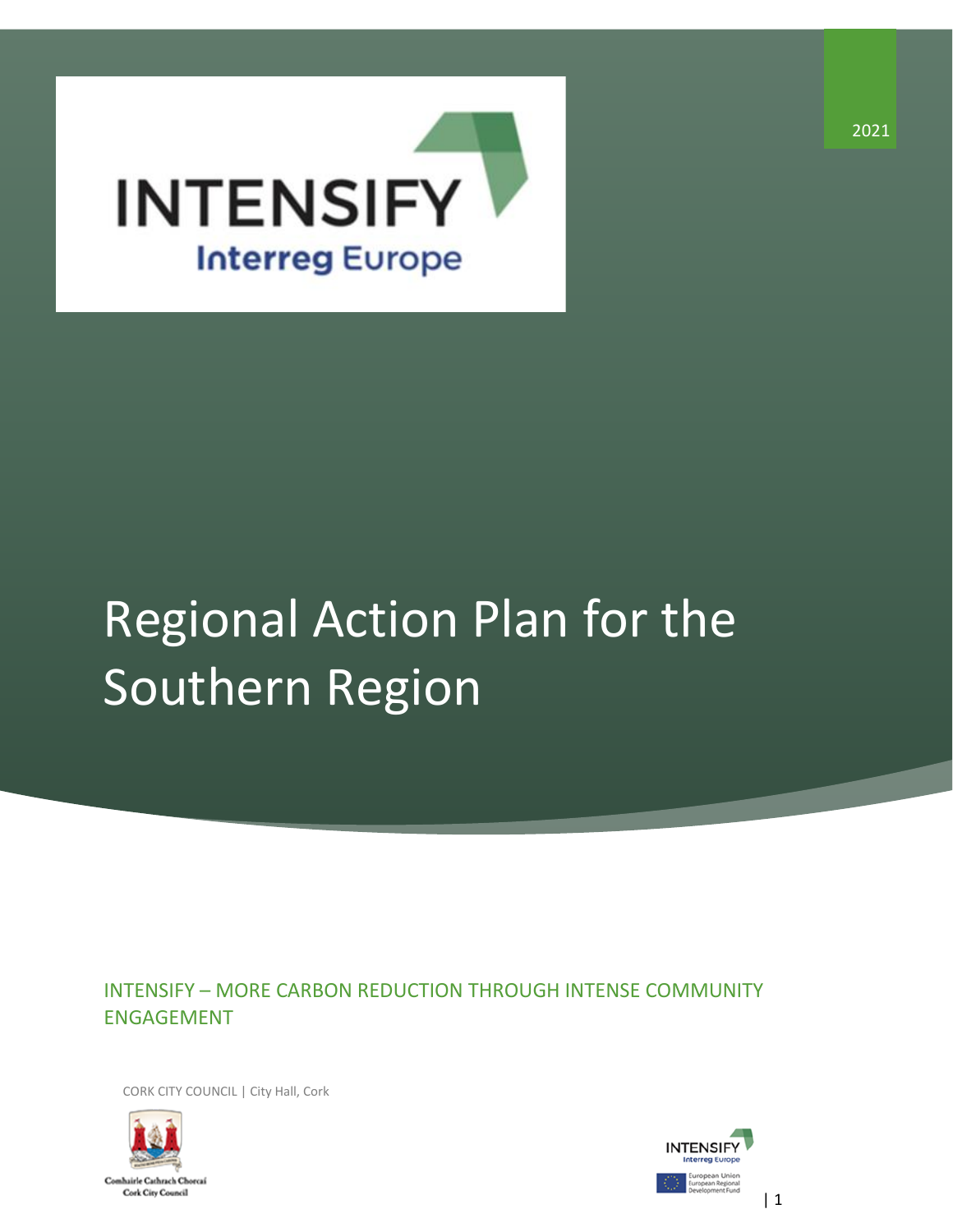### <span id="page-1-1"></span><span id="page-1-0"></span>INTRODUCTION

**The INTENSIFY project, through sharing and learning between partners across nine European countries, focusses on identifying ways to change community and individual behaviour locally to achieve more carbon reduction.** 

**Funded through the Interreg Europe project, the project runs from 2018 -2023. The project is led in Ireland by Cork City Council and delivered in close collaboration with regional stakeholders.** 

**Our objective is to empower and energise local communities to reduce carbon emissions in the Southern Region. We do this by learning from good practices identified in INTENSIFY partner regions across Europe and transferring them to our own region. Our experience in implementing these actions will help to inform and improve future policy development aimed at promoting carbon reduction.**

**This action plan sets out some of the key actions identified for transfer & implementation in the Southern Region of Ireland with a view to mobilizing citizen action and supporting improvements in related and supporting policies at regional level.**

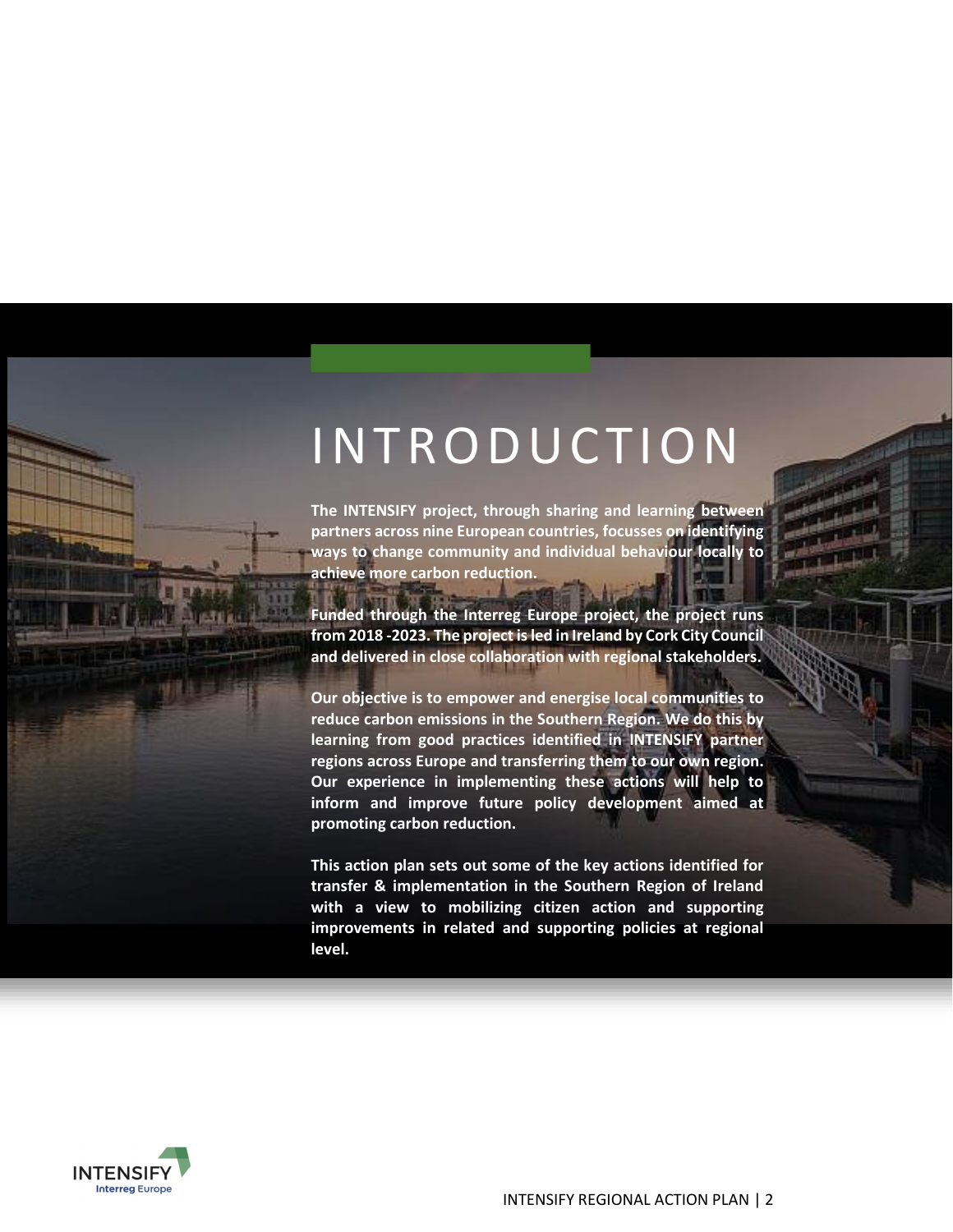#### **CONTENTS**



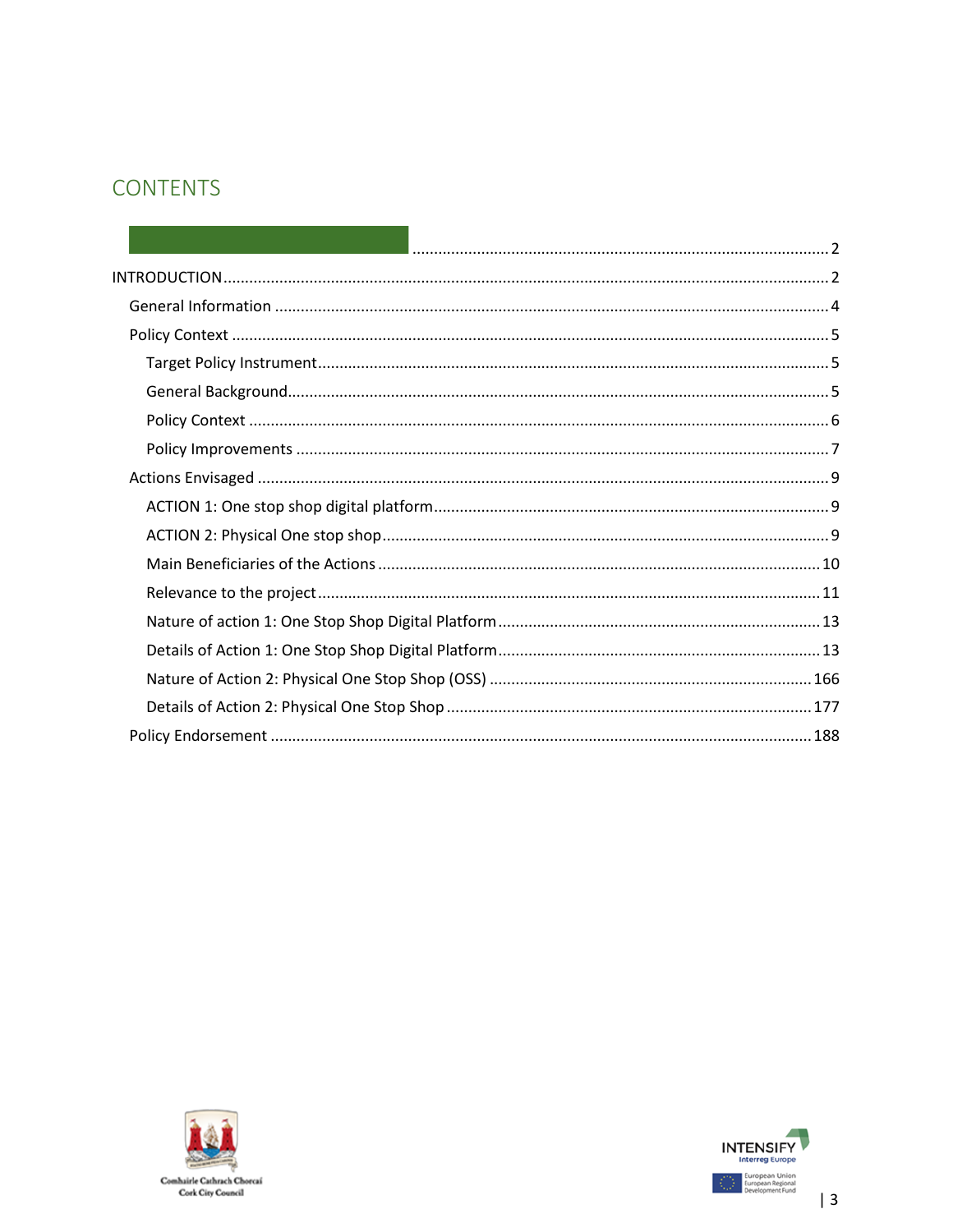### <span id="page-3-0"></span>GENER AL INF ORMATION

*PROJECT NAME Interreg Europe INTENSIFY* 

*PARTNER ORGANISATION Cork City Council* 

*COUNTRY Ireland* 

**CONTACT PERSON Brian Cassidy** 

*NUTS 2 REGION Southern Region*

*EMAIL ADDRESS [brian\\_cassidy@corkcity.ie](mailto:brian_cassidy@corkcity.ie)*

*PHONE +353 86 20776663*



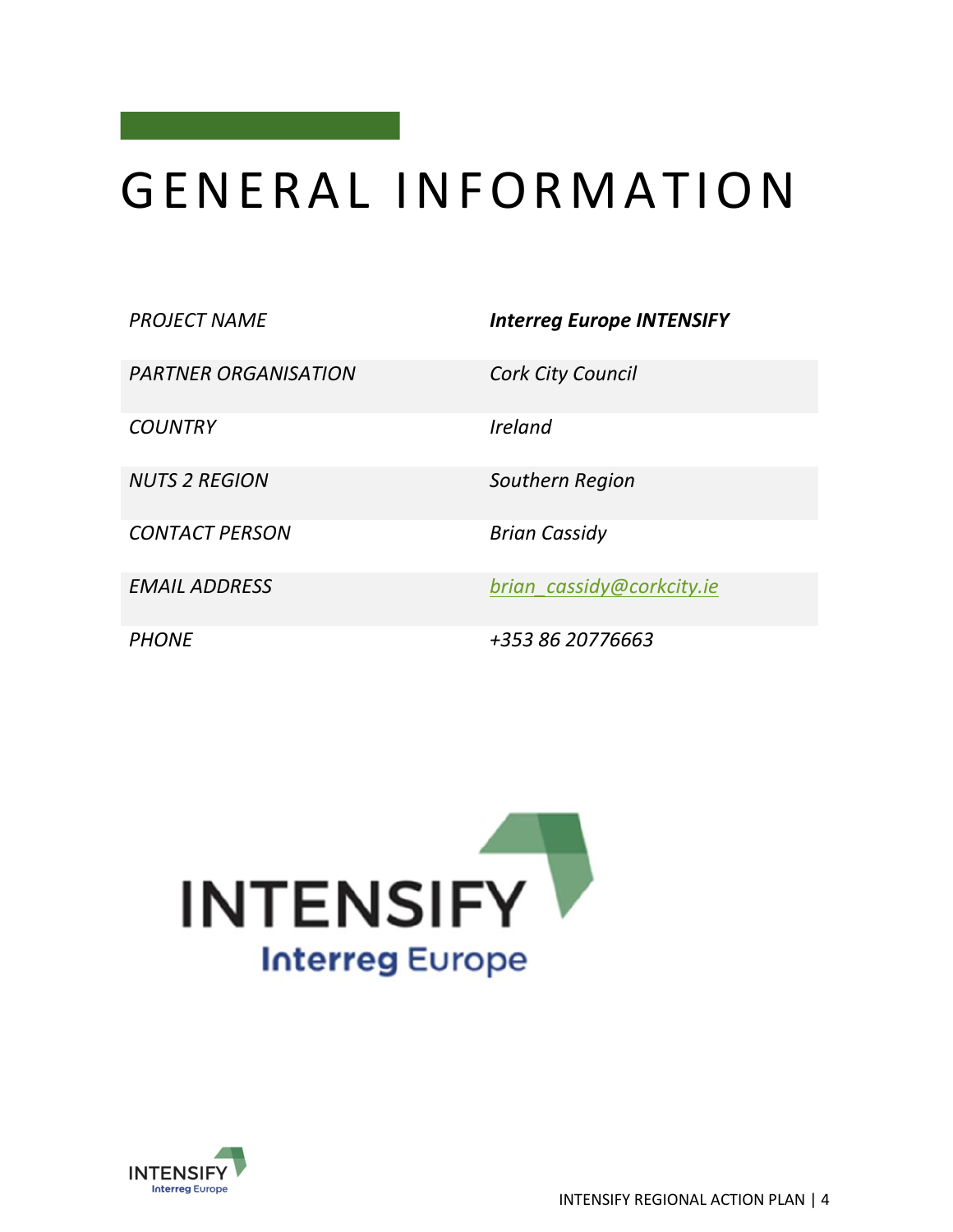### <span id="page-4-0"></span>POLICY CONTEXT

#### <span id="page-4-1"></span>**T A R G E T P O L I C Y I N S T R U M E N T**

The Action Plan aims to impact:

- X Investment for Growth and Jobs programme
- □ European Territorial Cooperation programme
- $\Box$  Other regional development policy instrument

The main policy instrument to be addressed by this action plan is the Southern and Eastern Regional Operational Programme.

We will target our improvements towards the specific thematic objective no. 4 namely – Low Carbon Economy: *"Shift towards a low-carbon economy, especially energy efficiency in housing, and promoting low-carbon strategies for urban areas."*

#### <span id="page-4-2"></span>**G E N E R A L B A C K G R O U N D**

The Southern & Eastern Regional Operational Programme 2014 – 2020 complements wider investment programmes in targeted high growth and innovative sectors. It aims to support the creation of new quality jobs, boost innovation, and help grow the local economies in the Southern & Eastern region of Ireland. The Operational Programme focuses on specific growth opportunities and targeted growth and innovative sectors identified in Ireland's smart specialisation strategy, building on the region's strengths.

The Programme has invested in the S&E region under five priority areas:

- 1. Strengthening research, technology, development, and innovation
- 2. ICT Infrastructure
- 3. SME Supports
- **4. Low Carbon Economy**
- 5. Sustainable Urban Development

The Southern Regional Assembly is managing the Programme with a funding package of approximately €500 million from the European Regional Development Fund and the Irish Exchequer.

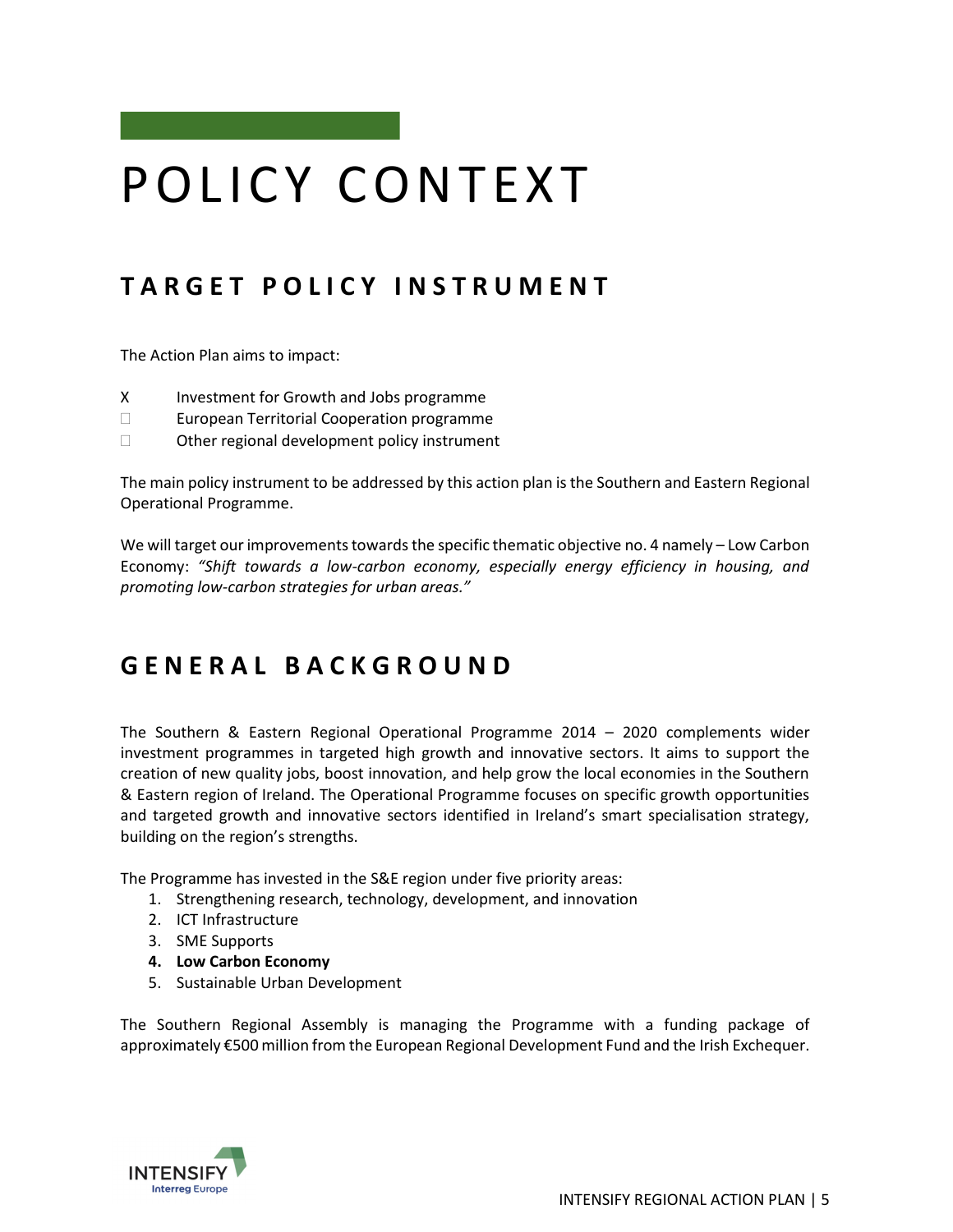#### <span id="page-5-0"></span>**P O L I C Y C O N T E X T**

The Southern Regional Operational Programme's priority no. 4 – Low Carbon Economy, aims to improve the energy efficiency of the housing stock of the S&E region. There are two schemes supported under Priority 4, the 'Better Energy Warmer Homes' and the 'Social Housing Retrofit' schemes. The 'Better Energy Warmer Homes' scheme aims to improve the energy efficiency of households at risk and help to reduce the amount that is spent on energy. It also aims to improve the health and well-being of occupants and reduce poverty in at-risk households. The 'Social Housing Retrofit' scheme aims to improve the energy efficiency of social housing.

The residential sector in Ireland has been identified as a key target sector to deliver on Ireland's ambition to reduce carbon emissions and develop a sustainable economy. 'The residential sector accounts for a quarter of the energy used in Ireland, and is also responsible for a quarter of the energy-related CO2 emissions. From 2006-2014 there were significant reductions in the amount of emissions from homes, but since 2014 this trend has reversed and carbon dioxide emissions have started to increase. Irish homes emit almost 60% more CO2 than the average EU home.<sup>'1</sup>

It is clear that deep energy retrofitting of buildings in the private and public sector therefore holds enormous potential for energy savings in Ireland. Government policy is to reduce the emissions from this sector as close to zero as possible by 2050. This means that Irish homes must become more efficient by reducing the avoidable waste of energy and ensuring that the energy that is used comes from more sustainable sources. This is an extremely challenging target and cannot be delivered without major changes in the way we live and the way we use energy in our homes.

A 2014 report produced by the Department of Communications, Energy and Natural Resources entitled 'A National Renovation Strategy for Ireland' recognised the need for policy supports in this area. 'Given the scale of investment required, it is clear that direct Government assistance will not be sufficient to deliver the ambitious goals. Instead, Government policy must ensure that householders are sufficiently motivated to undertake the improvements themselves and that the tools, mechanisms, supply chains and infrastructure are in place to allow householders to do this.<sup>'2</sup>

In spite of this, community engagement measures are absent within the Operational Programme objectives which plays an integral role in Ireland's transition towards a low-carbon economy. In the State of Ireland 2020 report written by Engineers Ireland, it highlights the importance of community engagement at the heart of climate projects to empower citizens, build public trust, generate local jobs, boost local economy and political will. The establishment of early engagement with communities particularly in the designing and planning phases of climate action projects is key to securing societal and political support.

Recognising this important policy gap, the Southern region greatly benefits from involvement in the INTENSIFY project and its aim to reduce carbon emissions through intense community engagement. Learning from good practices in our partner regions we have identified actions worth transferring which seek to harness the power of community action in awareness raising, communal behavioural

<sup>&</sup>lt;sup>2</sup> DCENR (2014) Better Buildings: A National Renovation Strategy for Ireland Available at[: 2014\\_article4\\_en\\_ireland.pdf \(europa.eu\)](https://ec.europa.eu/energy/sites/ener/files/documents/2014_article4_en_ireland.pdf)



<sup>&</sup>lt;sup>1</sup> SEAI (2018); Energy in the Residential Sector. p.2 Available from[: www.seai.e](http://www.seai.e/)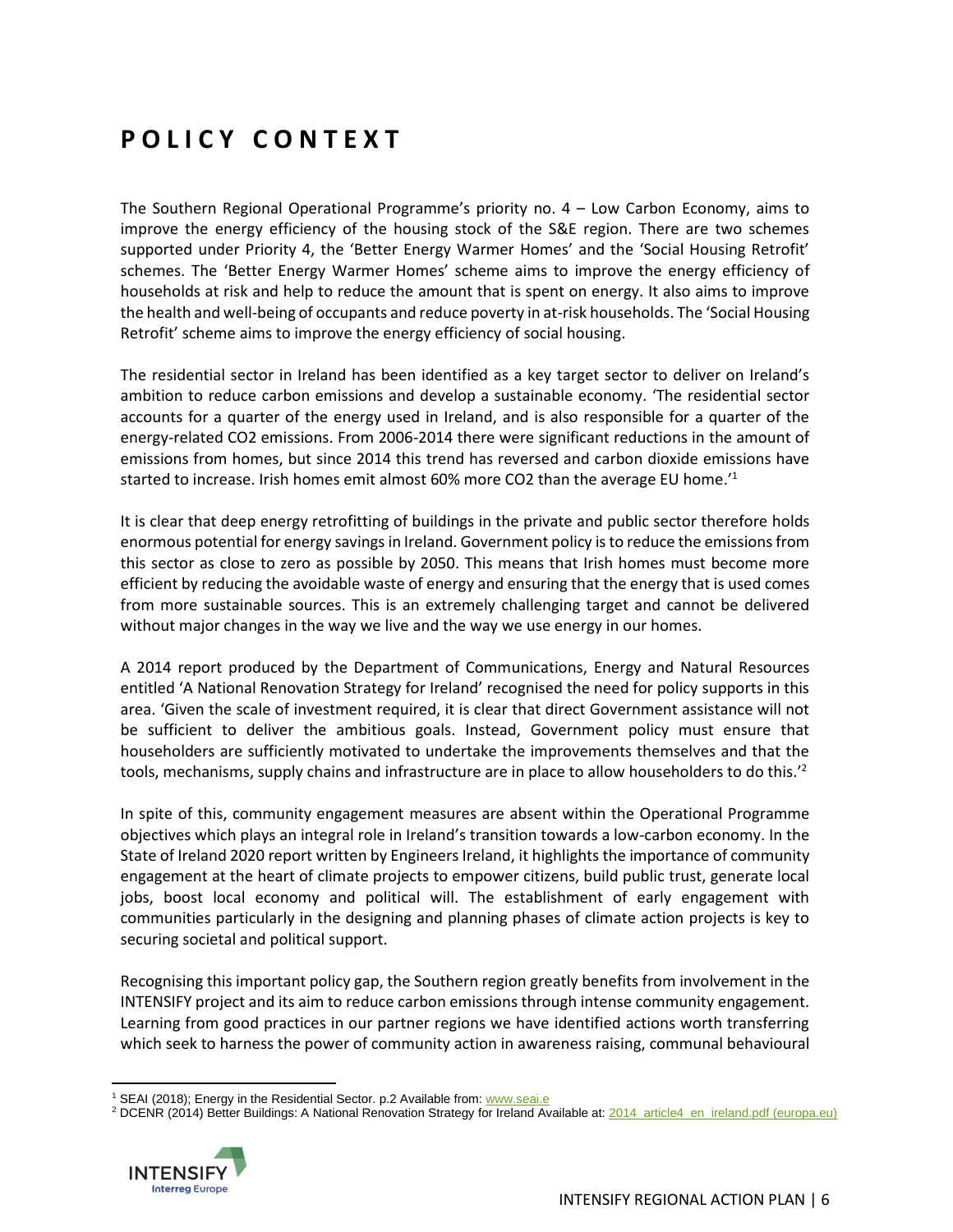change, and through an inclusive approach from the bottom-up in the implementation of lowcarbon strategies. Through the project, Cork City Council is supported to empower citizens through knowledge sharing and developing mechanisms which promote co-action, co-creation, and codelivery. Through our actions we intend to narrow the power-distance relationship in decisionmaking and delivery. Our actions within this project are rooted in citizen engagement, community leadership and facilitating a just transition that leaves no one behind.

#### <span id="page-6-0"></span>**P O L I C Y I M P R O V E M E N T S**

These proposed actions will contribute to the improvement of the Southern Regional Assembly's Regional Operational Program 2014 2020 (ROP), specifically in relation to the measures set out in Priority 4 – Low Carbon Economy.

The actions will contribute to improving this instrument by testing, in cooperation with our stakeholders, the usefulness and impact of an independent, local authority led OSS in it's virtual and physical form on (a) the uptake of energy retrofitting solutions and (b) the development of regional energy retrofitting ecosystem improvements and feeding back valuable learning from the pilot action into the policy making process. This is a key element in narrowing the power-distance relationship in decision making and delivery and in evaluating citizen engagement mechanisms in an effort to harness the power of community involvement in this objective.

The managing authority of the policy instrument addressed, the Southern Regional Assembly is a significant stakeholder in the INTENSIFY project, together with the local Climate Action Regional Office, third level educational, training & research institutions (UCC, Tyndall, MTU) local energy cluster (Energy Cork) and the national sustainable energy authority (SEAI).

The managing authority together with our other significant stakeholders will be closely involved in the governance, management, implementation and evaluation of these actions. They will be regularly updated and informed on the learning arising from the actions, based on quantitative and qualitative information gathered during the implementation process. They will be closely informed of what's working well and what's not working well and of the actions' outputs and results.

Cork City Council will seek to influence the Southern Regional Assembly (and therefore the policy instrument) decisions in the following ways:

- **At political level:** the city of Cork is represented in the Assembly by four political members
- **At administrative level**: Cork City Council is a "prescribed body" i.e. a statutory consultee in any amendments to the ROP.
- **At technical level:** the results of these actions will inform funding of related ROP funded actions and the development of a set of related proposal evaluation criteria. It will also improve future ROP policy design e.g. with new measures integrated in the programme text based on the results of the pilot action, in order to support better the energy retrofitting ecosystem and end user needs and requirements.

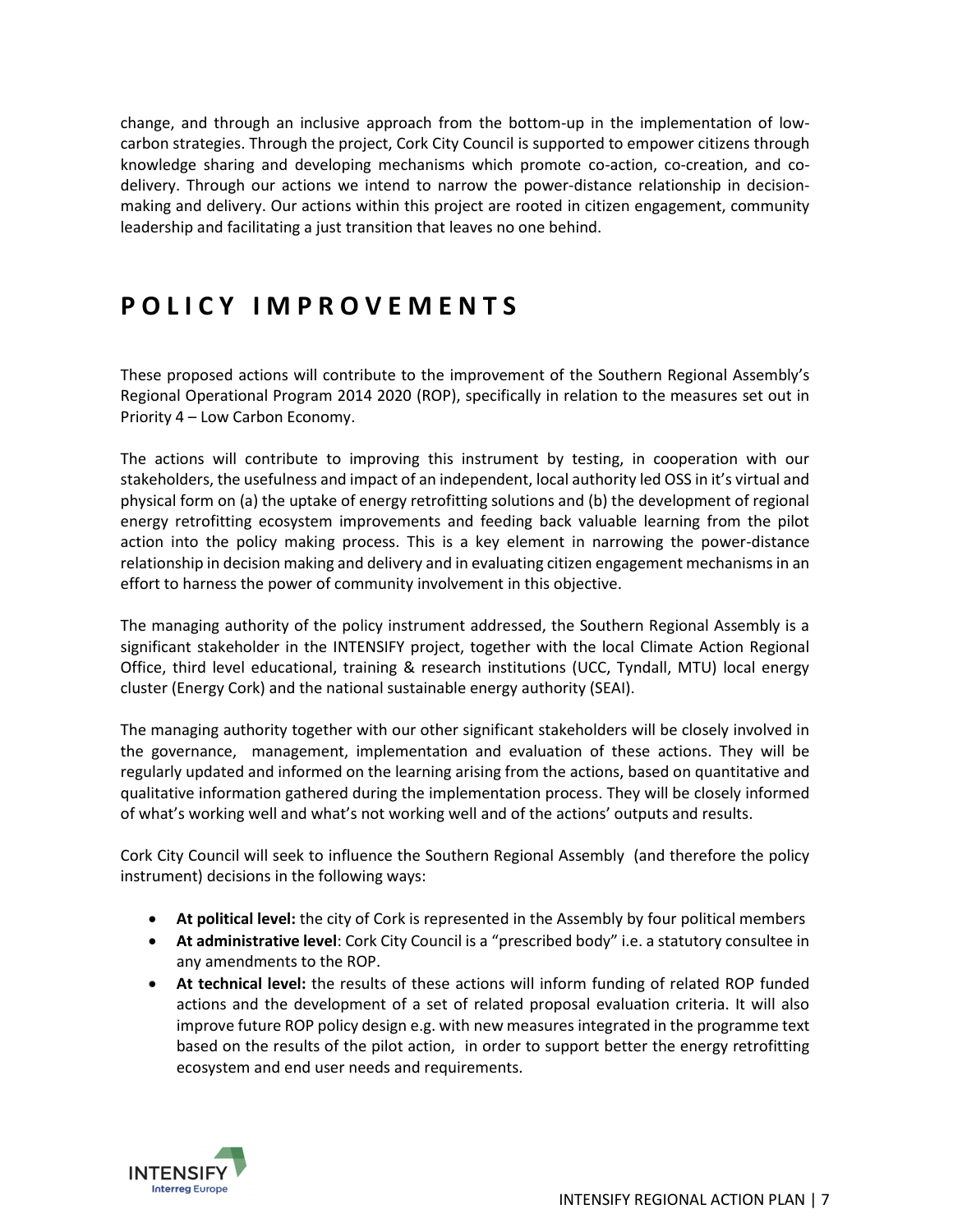The **implementation process will ensure** the collective input of these stakeholders in the process of policy instrument improvement. The pilot action evaluation will provide a tangible, practical, hands on example to them of the value of participating in and giving time to evidence based, end-user informed policy making, thus supporting **improvements to the governance** of the operational programme. This will be further enriched through the close collaboration and sharing of experience with PPs 3, 4 & 8 who will act as mentors and advisors not only in the setting up, management and evaluation of the one stop shop (virtual & physical) but also in how the key learning from the action can be embedded in the policy making process and used to strengthen and improve the ROP both in terms of content, structure and governance. We expect improvements arising from this action to include improving how carbon reduction actions are integrated into the different measures of the ROP, contributing to the improved monitoring and evaluation of related measures and improving the management of any related project definition and selection processes.

Together these improvements to content, structure and governance of the policy instrument will ensure that projects financed by the instrument are grounded in an evidenced need and a **robust policy making process** designed for **impact**.



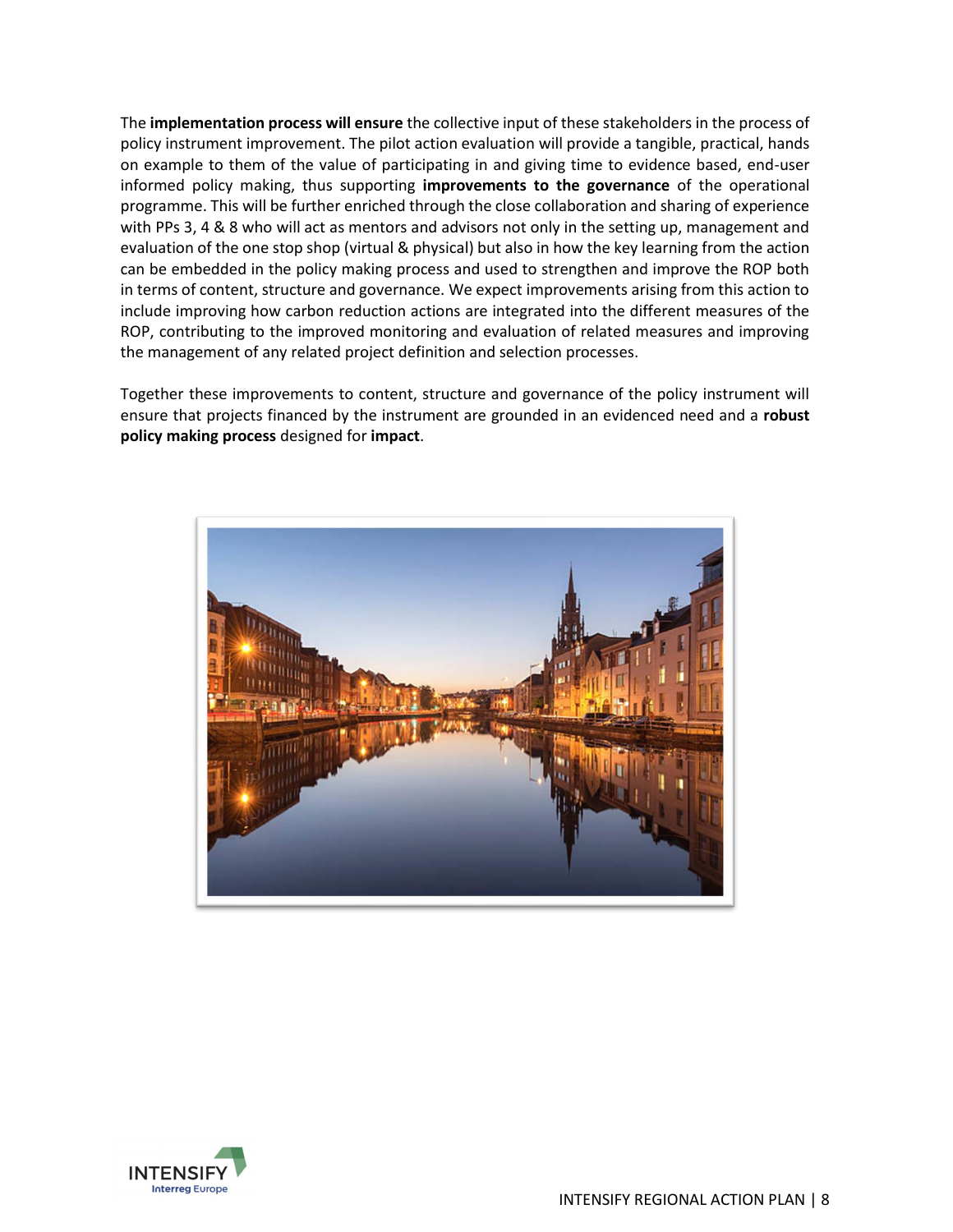## <span id="page-8-0"></span>ACTIO NS ENVISAGED

Two key actions have been identified for implementation by Cork City Council in collaboration with stakeholders. Monitoring and evaluation of these key actions will help us to inform and improve how carbon reduction activities are supported within the policy framework. Both of the key actions described here have been identified and developed through sharing and learning from our partners in the INTENSIFY project.

#### <span id="page-8-1"></span>**A C T I O N 1 : O N E S T O P S H O P D I G I T A L P L A T F O R M**

The establishment of a one stop shop (OSS) digital platform is essentially a citizen engagement and energy collective action that aligns with the INTENSIFY project. The OSS platform will develop a standard framework for the growth of energy communities in Cork and the S&E region that facilitates citizen participation in the transition to a low-carbon economy. The digital OSS harnesses the power of technology and *the power of community action* to accelerate the energy transition process. The OSS standard framework will not only offer technology advice for local energy communities but also innovative collective business models and recommendations to address policy and regulatory challenges. Users of the OSS platform will be able to get one-on-one advice about deep energy retrofitting, energy efficiency, energy sustainability, and the use of solar and renewable energy.

#### <span id="page-8-2"></span>**A C T I O N 2 : P H Y S I C A L O N E S T O P S H O P**

This action will focus on the establishment of a physical one stop shop located in the centre of the southern region's largest city, Cork, taking advantage of the location's high footfall and visibility potential and the opportunity to promote face to face dialogue with citizens which has not been possible during the COVID19 crisis.

The OSS will provide for valuable, accessible two-way face to face dialogue between the local authority and the region's private homeowners. The OSS will provide a friendly and impartial human face to support citizens seeking to explore or begin their energy retrofitting journey. The centre staff members will be carefully selected based on their ability to engage with citizens in a friendly and welcoming manner and to communicate sometimes complex technical & financial energy retrofitting jargon into easily understandable and relatable information and advice.

Research shows that long-term attitude and behavioural change requires frequent contact with new information which should be interactive and engaging and make use of different media. This pilot action will allow us to test the effectiveness of a physical one stop shop in attracting the attention of the public, engaging them in dialogue and encouraging them to act.

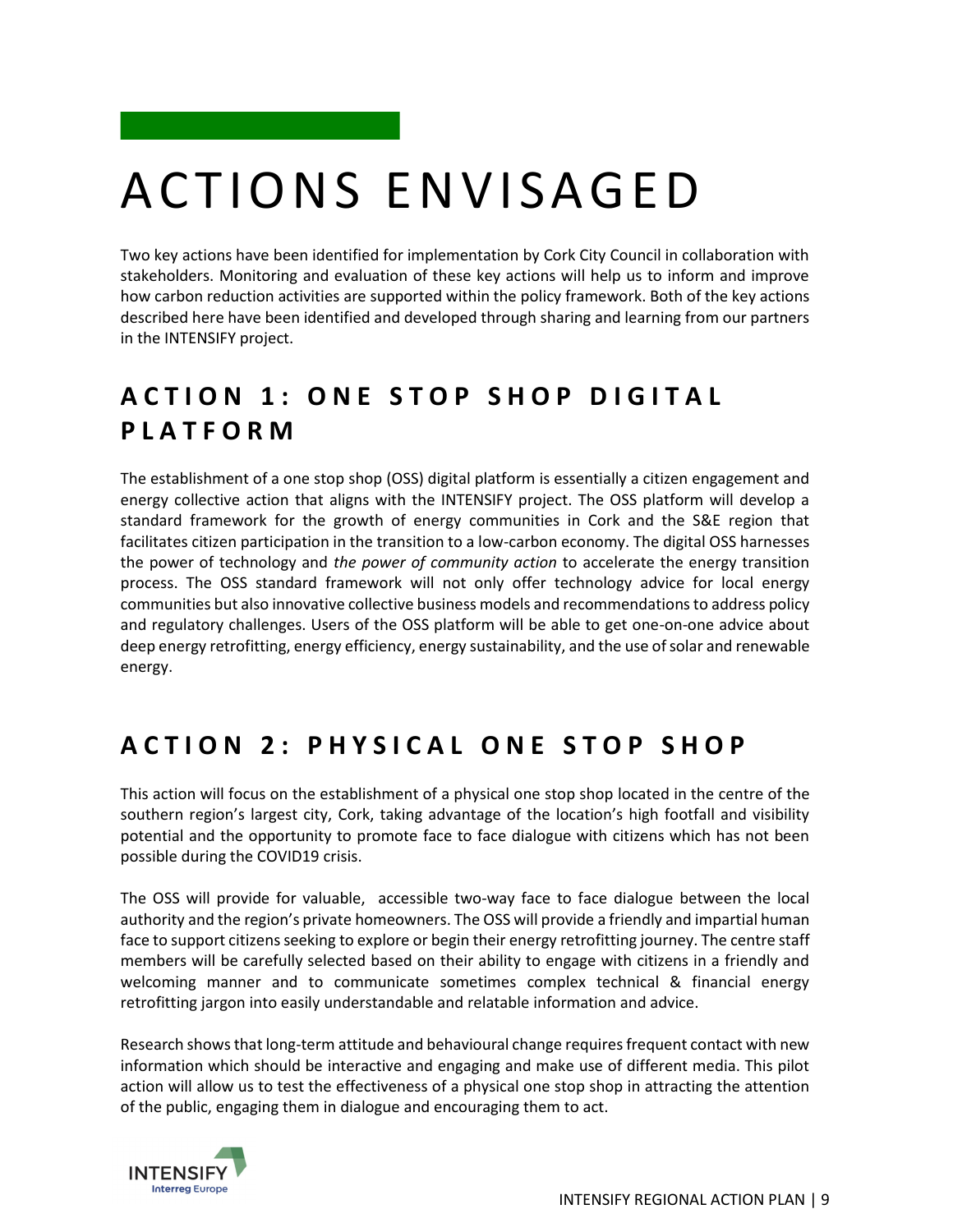#### <span id="page-9-0"></span>**MAIN BENEFICIARIES OF THE ACTIONS**

The main beneficiaries of these actions will include homeowners, suppliers, contractors and service providers, local authorities and stakeholders within the regional energy retrofitting ecosystem.

**Homeowners** in the southern region: First and foremost, homeowners will benefit from the provision of accessible, trustworthy, independent, simplified and relatable energy retrofitting information, clearly showcasing the practical benefits of making home energy improvements and reducing the complexity of the process for the homeowner. The homeowner has the option of accessing the virtual support platform, of if they prefer they have a physical option. The provision of both options ensures an inclusive and accessible provision of the OSS service. With either option the homeowner has access to local expertise which can guide them through the process and be on hand to support them throughout the journey. Quality and effective service to the homeowner will be ensured as OSS services will be continuously measured, monitored and refined to ensure the OSS is fit for purpose, dynamic and adaptable in order to meet the needs of the end users in the best way possible.

**Suppliers, contractors & service providers**: Firstly, the physical and virtual OSS will encourage energy retrofitting action by consumers. It will connect consumers with an already existing list of recognised suppliers, contractors and service providers thereby improving connectivity between supply and demand and channelling new business to suppliers, contractors & service providers (all of whom have suffered from a pause in activity as a result of the COVID19 crisis). The list of suppliers with which we will make available are those already available at national level from the Sustainable Energy Authority of Ireland (SEAI) and from the National Standards Authority of Ireland (NSAI) who hold a register of approved contractors. Both of these lists have been formulated in an open and transparent process ensuring equal access to potential suppliers. Secondly the physical OSS will facilitate collaboration between contractors, suppliers and service providers, through bi-monthly networking events, stimulating collaboration and new co-operation opportunities.

**Local authorities**: The OSS platform and physical space will encourage the uptake of energy retrofitting services and solutions thereby supporting local authorities to achieve their climate and energy targets and boosting the performance of the local green energy economy.

**Stakeholders** within the regional energy retrofitting ecosystem: Feedback from end users received by the OSS will be recorded and shared with stakeholders in order to continually inform the development and improvement of the regional energy retrofitting ecosystem, including financing models, training, capacity building, service provision and informing the development of effective, supportive and complementary policy measures.

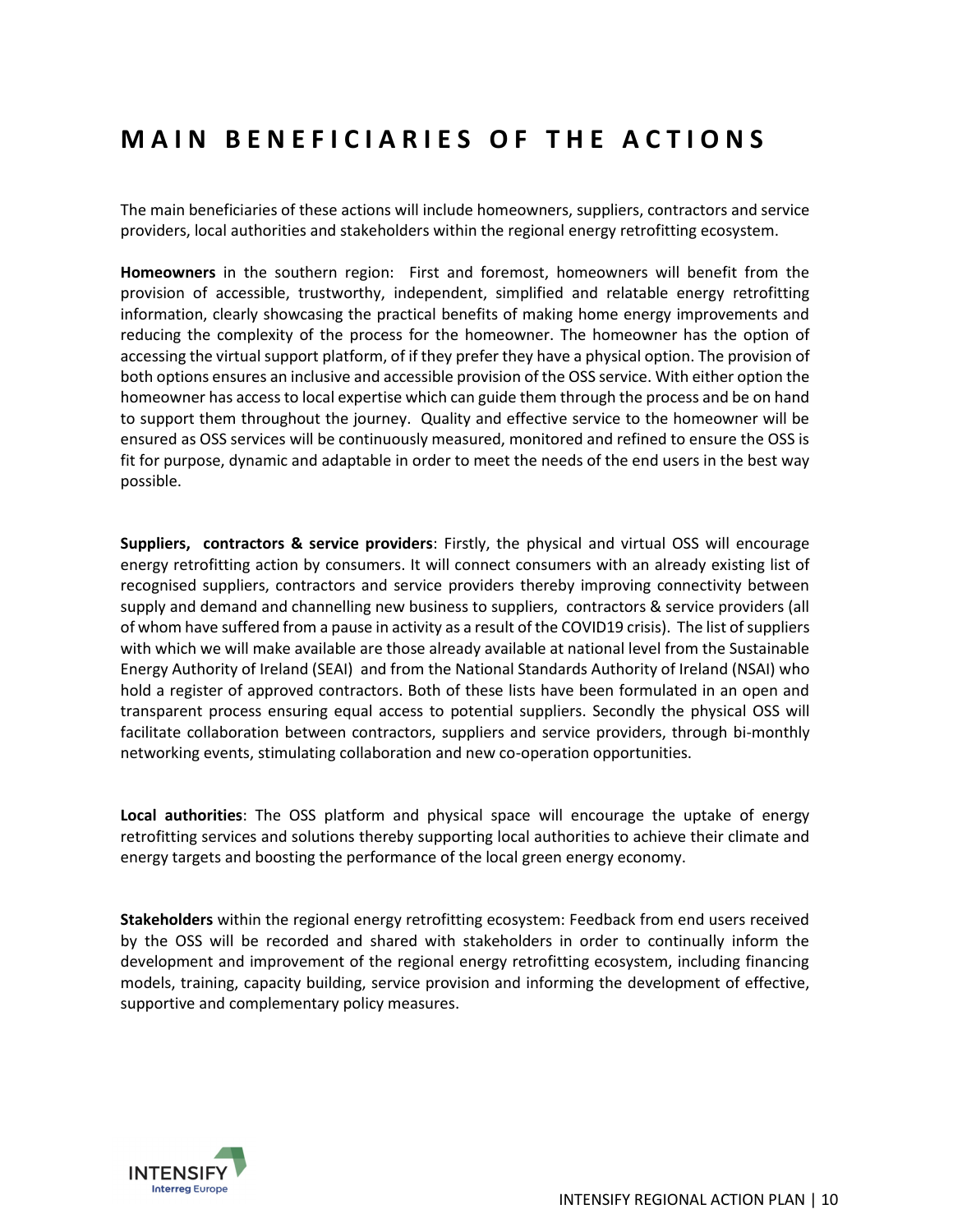#### <span id="page-10-0"></span>**R E L E V A N C E T O T H E P R O J E C T**

The identification and development of these actions has been inspired by the good practices and activities observed, explored and examined during the interregional exchange of experiences with our fellow INTENSIFY partners. Specifically these actions were inspired by our learning from PP8 Zadar & the FIESTA project, PP3 Vitoria-Gasteiz and the Coronacion district energy efficiency improvement works, the Agree project and the Opengela project and from PP4 Milton Keynes Council and the Electric Vehicle Experience Centre.

#### **Learning from Zadar**

During our Study visit (Oct '19) and virtual Import Workshop (Nov '20) with our partner City of Zadar, we were introduced to the Family Intelligent Energy Saving Targeted Action (FIESTA) project. The most important lesson we learned from their experience in this project is the need for an **ambassador to encourage people to participate** in actions. We also learned that **promotional materials** in the digital sphere **did little to stimulate community interest**. A top-down approach is received very poorly in the community and is perceived as an imposed project by the local authorities. What worked well in Zadar, was approaching families they already knew and carrying out the project activities with them. This included conducting energy audits, giving energy savings advice, providing budget rewards in the form of discounts for home appliances, etc. The family will then spread the word about the project and the families will see that the project is beneficial to them. We learned how important it was to identify the leaders of the community as an integral approach to bypassing the initial resistance from the local community to create a domino effect. **Learning from this, the OSS will train Implementation Champions to act as the OSS ambassadors and promote the service to energy communities.**

We also closely follow the **implementation of an information centre** as part of the FIESTA project. The Help Desk sits within the local authority and provides informational services by phone or at the counter to give advice on how to use energy efficient appliances, renewable resources, funds for heating and solar PVs, and help families interested in joining the programme. An effective community engagement strategy will ensure our action supports our regional policy instrument in improving the energy efficiency of the housing stock in Cork and the S&E region.

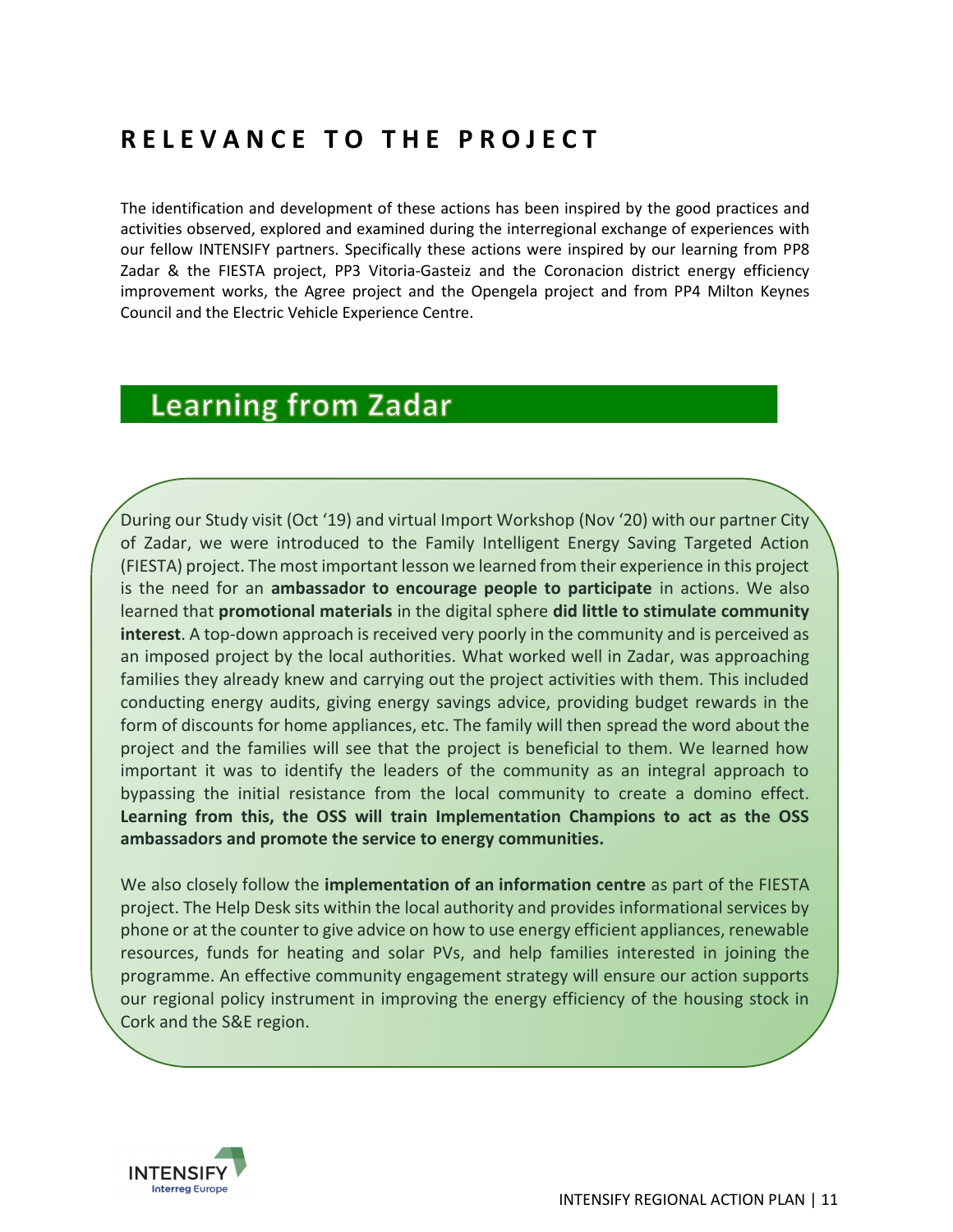### **Learning from Vitoria-Gasteiz**

The actions also draw inspiration from the virtual Study Visit with our partner Environmental Studies Centre (CEA) of Vitoria-Gasteiz city regarding the Basque Urban Regeneration held on the  $2<sup>nd</sup>$  July 2020. During the Study Visit, we observed how VISESA, the Basque public social housing agency acted as a representative on behalf of communities of homeowners and **managed the contracting, financing, designing and supervising of retrofitting works carried out on their behalf.** We observed how the VISESA agency managed a variety of administrative tasks from assisting citizens in the application to the monitoring of results. Our action takes **insights from the work of VISESA and their operation as a 'one stop shop agency' and we want to our physical OSS, as well as the digital platform to benefit from their experience.** 

### **Learning from Milton Keynes**

The action was influenced by the Thematic Event and Study Visit to our partner Milton Keynes Council. There we visited the Milton Keynes Electric Vehicle Experience Centre. The Thematic Event (October 2018) and Study Visit (September 2019) were organised by Christine Ballard and Jeremy Draper. The Milton Keynes Electric Vehicle (EV) Experience Centre provides independent advice and test drive opportunities to help citizens choose an electric vehicle. During the Study Visit, Brian Cassidy (Senior Executive Engineer, Cork City Council) and Thomas Rogers (Senior Engineer, Cork City Council) took part in the Thematic Event. John Walsh (Energy Engineer) and Cormac O'Sullivan (Senior Executive Engineer) of Cork City Council took part in the Study Visit. They observed first-hand how people could be targeted to learn more about electric vehicles and as a result be motivated to invest in electric vehicles in preference to other forms of transport. They observed the staff advising members of the public on the advantages of electric vehicles. The staff were well-trained in the subject area. **This learning outcome will influence the training programme for the Implementation Champions (the OSS energy advisors).**

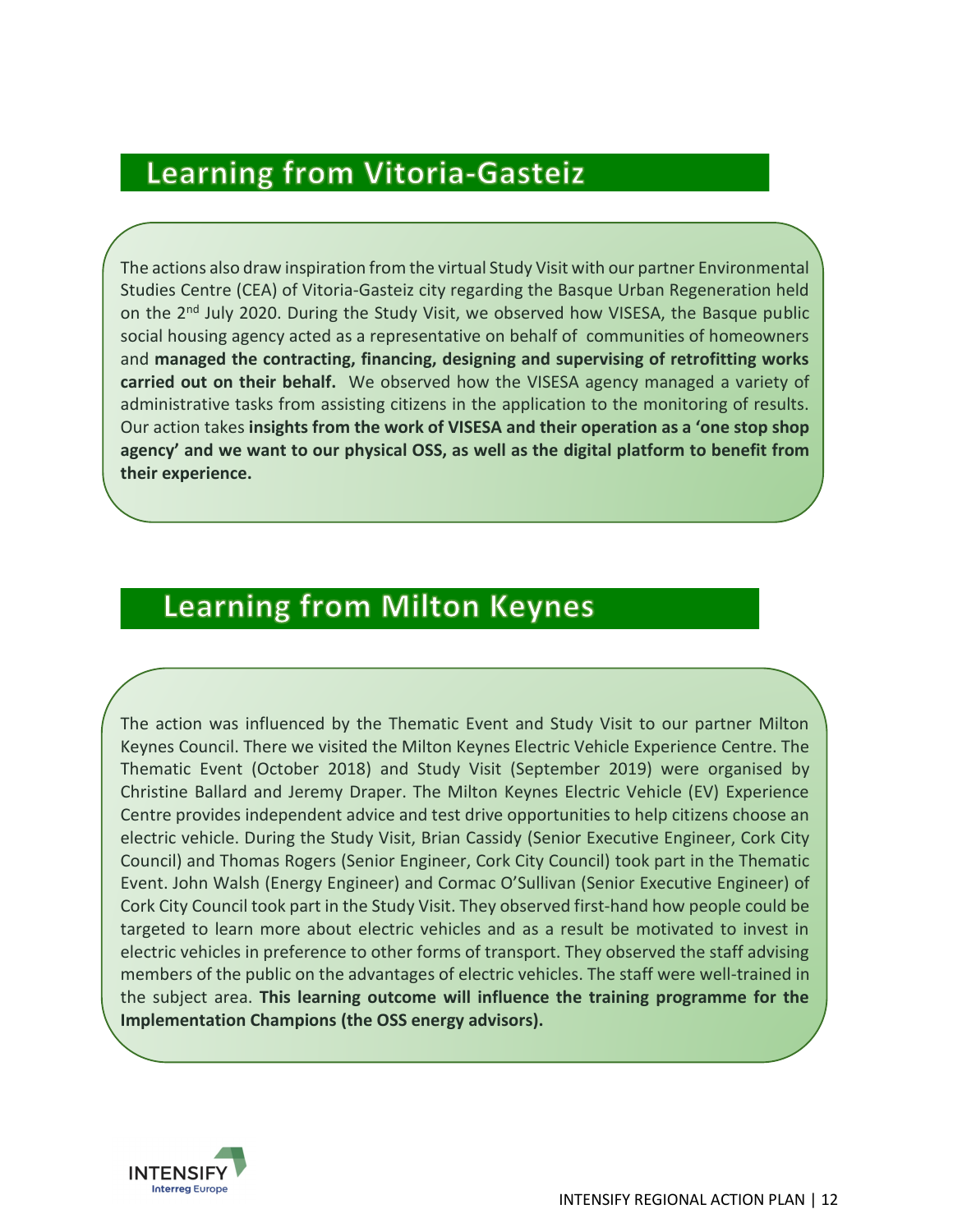#### **NATURE OF ACTION 1: ONE STOP SHOP DIGITAL P L A T F O R M**

<span id="page-12-1"></span><span id="page-12-0"></span>

| <b>ACTION 1</b>                                   | ONE STOP SHOP DIGITAL PLATFORM                                                                                                                                                                                                                                                                                                                                                                                                                                                                                                                                                                                                                                                                                                                                                                                                                                                                                                                                                                                                                              |                                                                                                                                |  |
|---------------------------------------------------|-------------------------------------------------------------------------------------------------------------------------------------------------------------------------------------------------------------------------------------------------------------------------------------------------------------------------------------------------------------------------------------------------------------------------------------------------------------------------------------------------------------------------------------------------------------------------------------------------------------------------------------------------------------------------------------------------------------------------------------------------------------------------------------------------------------------------------------------------------------------------------------------------------------------------------------------------------------------------------------------------------------------------------------------------------------|--------------------------------------------------------------------------------------------------------------------------------|--|
| <b>MAIN OBJECTIVE</b>                             | To develop a one stop shop digital platform which will provide users with advice about deep energy retrofitting,<br>energy efficiency, energy sustainability, and the use of solar and renewable energy.                                                                                                                                                                                                                                                                                                                                                                                                                                                                                                                                                                                                                                                                                                                                                                                                                                                    |                                                                                                                                |  |
| <b>LEAD ORGANISATION</b>                          | Cork City Council                                                                                                                                                                                                                                                                                                                                                                                                                                                                                                                                                                                                                                                                                                                                                                                                                                                                                                                                                                                                                                           |                                                                                                                                |  |
| <b>STAKEHOLDERS</b><br><b>INVOLVED &amp; ROLE</b> | International Energy Research Centre (IERC) Tyndall Institute, University College Cork - lead partner UP-STAIRS<br>project.<br>Southern Regional Assembly (SRA) - managing authority for the Southern Regional Operational Programme.<br>Sustainable Energy Communities in the Southern Regional Assembly (SEC-SRA) - Provide network of energy<br>communities and energy experts to explore opportunities for the growth of energy communities in the S&E region<br>and beyond.<br>South West Climate Action Regional Office (SW CARO) -centre of excellence in the region for climate mitigation<br>& adaptation. They will offer guidance & support on the energy efficiency improvement works to domestic<br>buildings.<br>Sustainable Energy Authority of Ireland (SEAI) - will offer guidance and expertise on energy efficiency<br>improvement works and on the supports and grants available to individuals and communities who wish to<br>improve their homes.<br><b>PP4</b> Milton Keynes Council – good practice owner that inspired this action |                                                                                                                                |  |
| <b>MONITORING</b><br><b>INDICATORS</b>            | 1 platform launched & functional<br>5 Implementation Champions trained<br>20,000 people aware of platform & services provided                                                                                                                                                                                                                                                                                                                                                                                                                                                                                                                                                                                                                                                                                                                                                                                                                                                                                                                               | 3,000 registered platform users<br>2045 MWh/y energy savings through engagement the<br>owners of private residential buildings |  |
| <b>INDICATIVE COSTS</b>                           | €203,200                                                                                                                                                                                                                                                                                                                                                                                                                                                                                                                                                                                                                                                                                                                                                                                                                                                                                                                                                                                                                                                    |                                                                                                                                |  |
| <b>INDICATIVE SOURCE</b>                          | Horizon 2020 through the UP-STAIRS project                                                                                                                                                                                                                                                                                                                                                                                                                                                                                                                                                                                                                                                                                                                                                                                                                                                                                                                                                                                                                  |                                                                                                                                |  |
| <b>TIMESCALE</b>                                  | December 2021 - August 2023                                                                                                                                                                                                                                                                                                                                                                                                                                                                                                                                                                                                                                                                                                                                                                                                                                                                                                                                                                                                                                 |                                                                                                                                |  |



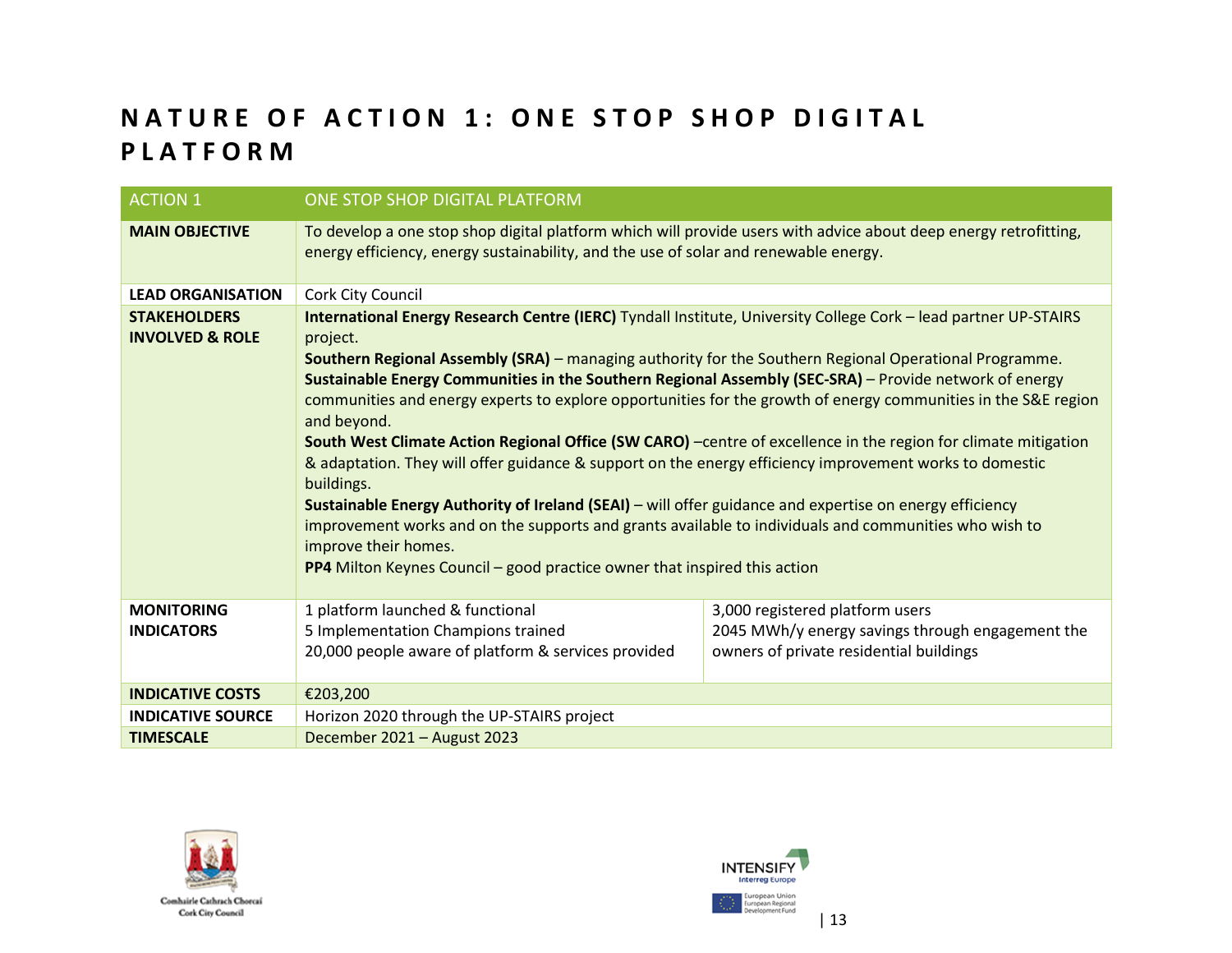#### **ACTION 1 DETAILS: ONE STOP SHOP DIGITAL PLATFORM**

|                | <b>DESCRIPTION OF ACTIVITIES WITHIN ACTION 1</b>                                                                                                                                                                                                                                                                                                                                                                              | <b>STAKEHOLDERS</b><br><b>INVOLVED</b>                                 | <b>TIMEFRAME</b>                   |
|----------------|-------------------------------------------------------------------------------------------------------------------------------------------------------------------------------------------------------------------------------------------------------------------------------------------------------------------------------------------------------------------------------------------------------------------------------|------------------------------------------------------------------------|------------------------------------|
| $\mathbf{1}$   | Virtual OSS platform development: Will provide easy to use, accessible information on<br>retrofitting options, related grants & financing options, service providers & supports available to<br>homeowners. Information will be similar to that provided in the physical one stop shop only on a<br>virtual platform.                                                                                                         | CCC with advice<br>from IERC, SRA,<br>SEC-SRA, ECC, SW-<br>CARO, SEAI. | Oct 2021-<br><b>March 2022</b>     |
| $\overline{2}$ | Call for & Selection of Implementation Champions: Open call for the selection of at least 5<br>implementation champions who will be trained up to promote retrofitting among private<br>homeowners                                                                                                                                                                                                                            | CCC, IERC.                                                             | Oct 2021-<br>Dec 2021              |
| 3              | Training of Implementation Champions (ICs): The ICs will be trained on key topics including:<br>Promoting behaviour change, prosumerism, collective actions and their benefit to consumers,<br>and what it means to become an energy citizen in a sustainable energy community.<br>The ICs will act as local energy experts closely working with local authorities and providing advice<br>to local citizens and communities. | CCC, IERC with<br>advice from PP4                                      | Dec 2021                           |
| 4              | Platform Launch: Completed platform will be launched virtually and promoted extensively<br>through CCC and stakeholder communication channels, networks and in local media. It will also<br>be promoted in the physical one stop shop.                                                                                                                                                                                        | CCC, IERC, SRA,<br>SEC-SRA, ECC, SW-<br>CARO, SEAI.                    | <b>March 2022</b>                  |
| 5              | Platform promotional activities: stakeholders will use their extensive existing communication<br>channels & networks, including workshops, events, traditional & social media channels to<br>promote the platform with the aim of reaching 20,000 people. Stakeholders aim to reach a<br>target of 3,000 registered users to the platform.                                                                                    | CCC, IERC, SRA,<br>SEC-SRA, ECC, SW-<br>CARO, SEAI.                    | <b>March 2022</b><br>$-$ June 2022 |
| 6              | Launch digital tool to facilitate collective actions between individual consumers: This additional<br>tool will form part of the platform, providing a facilitatory service to encourage collective actions<br>between individual consumers seeking to gain savings and efficiency by through scale and<br>collective community action.                                                                                       | CCC, IERC with<br>advice from SRA,<br>SEC-SRA, ECC, SW-<br>CARO, SEAI. | May 2022                           |

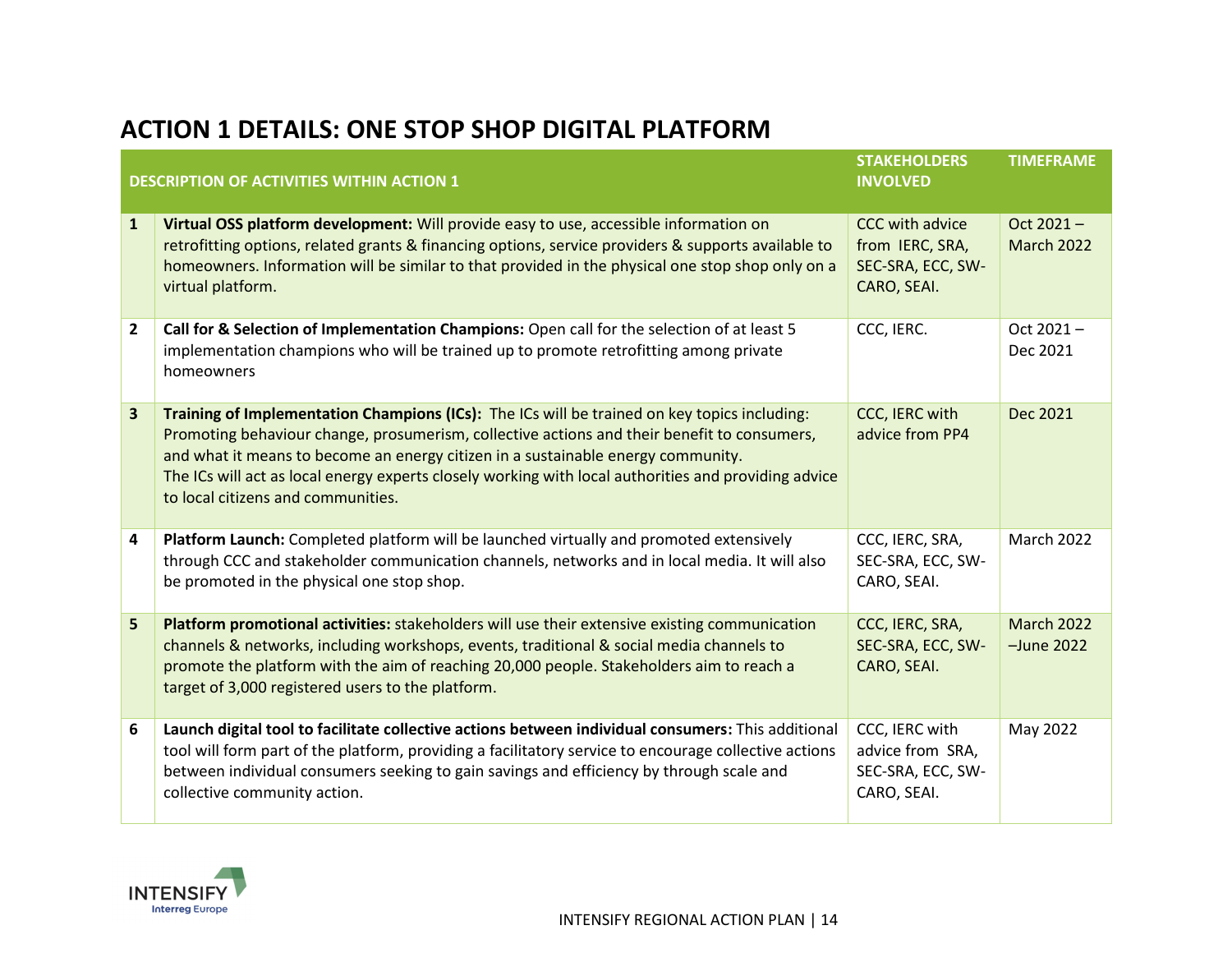|    | Regional One Stop Shop business and financial model developed: A business & financial model<br>will be developed to support the sustainability of the virtual platform service. The model will be<br>scalable and adaptable with potential for replicability in other regions. | CCC, IERC, SRA,<br>SEC-SRA, ECC, SW-<br>CARO, SEAI. | September<br>2022 |
|----|--------------------------------------------------------------------------------------------------------------------------------------------------------------------------------------------------------------------------------------------------------------------------------|-----------------------------------------------------|-------------------|
| 8  | Ex Post Evaluation of OSS platform: User data collected & analysed during the previous months<br>will be analysed to determine the impact & effectiveness of the platform. SWOT analysis will be<br>undertaken to identify potential opportunities & threats.                  | CCC, IERC, SRA,<br>SEC-SRA, ECC, SW-<br>CARO, SEAI. | December<br>2022  |
| 9  | <b>Identification of regulatory barriers:</b> User feedback will be gathered and analysed to identify<br>regulatory barriers to collective actions. Potential solutions will be identified collectively by all<br>stakeholders and collated in a summary document.             | CCC, IERC, SRA,<br>SEC-SRA, ECC, SW-<br>CARO, SEAI. | January 2023      |
| 10 | Policy recommendations for improvements to collective actions prepared: A set of policy<br>recommendations will be developed aimed at providing evidence for and informing<br>improvements to future policy development particularly within the frame of the ROP.              | CCC IERC, SRA,<br>SEC-SRA, ECC, SW-<br>CARO, SEAI.  | <b>March 2023</b> |

<span id="page-14-0"></span>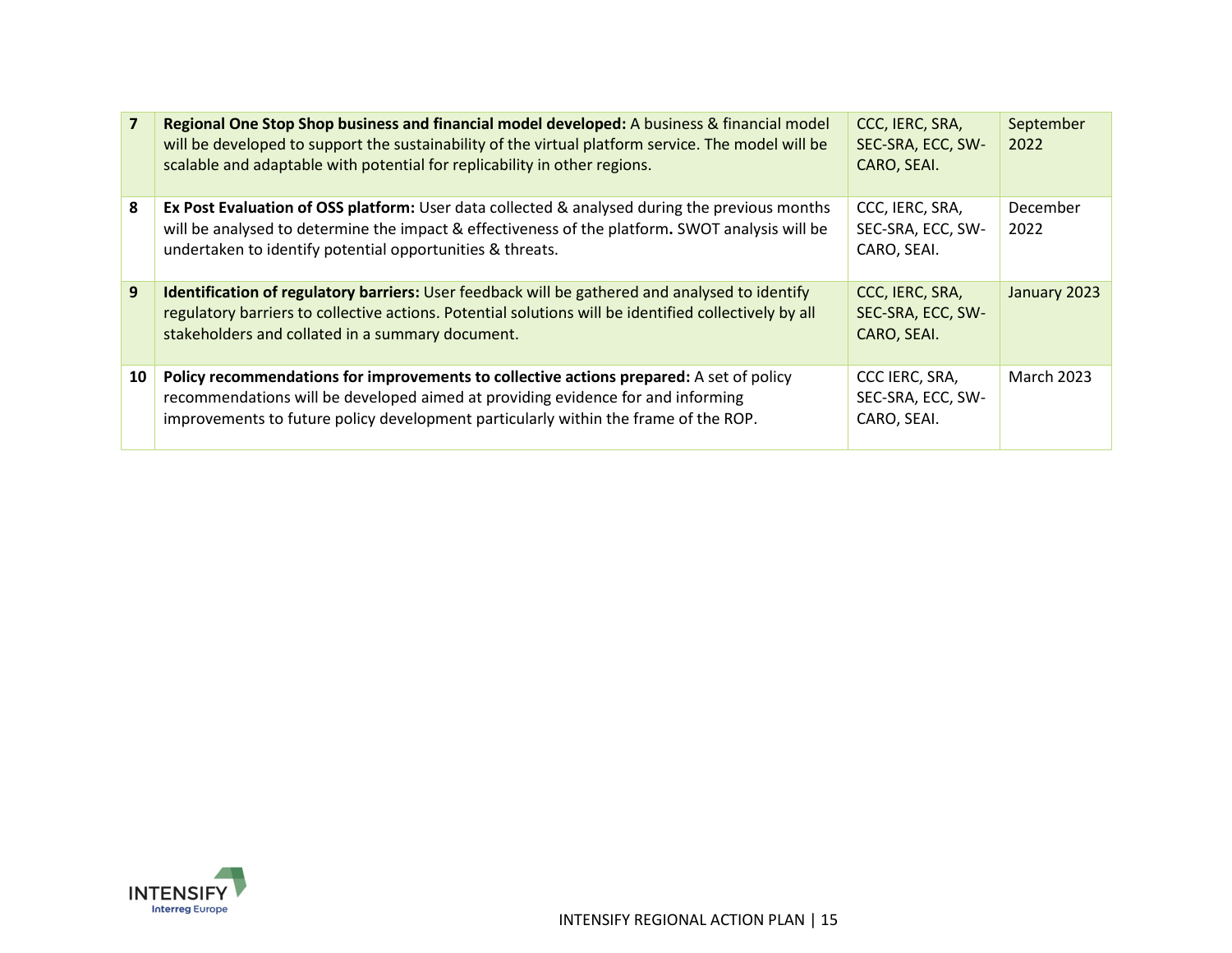#### **NATURE OF ACTION 2: PHYSICAL ONE STOP SHOP (OSS)**

| <b>ACTION 2</b>                                   | PHYSICAL ONE STOP SHOP                                                                                                                                                                                                                                                                                                                                                                                                                                                                                                                                                                                                                                                                                                                                                                                                                                                                                                                                                                                                                                                                                                                                                                                                                                                                                                 |                                                                                                                                             |  |  |
|---------------------------------------------------|------------------------------------------------------------------------------------------------------------------------------------------------------------------------------------------------------------------------------------------------------------------------------------------------------------------------------------------------------------------------------------------------------------------------------------------------------------------------------------------------------------------------------------------------------------------------------------------------------------------------------------------------------------------------------------------------------------------------------------------------------------------------------------------------------------------------------------------------------------------------------------------------------------------------------------------------------------------------------------------------------------------------------------------------------------------------------------------------------------------------------------------------------------------------------------------------------------------------------------------------------------------------------------------------------------------------|---------------------------------------------------------------------------------------------------------------------------------------------|--|--|
| <b>MAIN OBJECTIVE</b>                             | To test the impact of a physical home energy retrofitting one stop shop (OSS) based on a business model of<br>facilitation & supporting behaviour change thorough community engagement.                                                                                                                                                                                                                                                                                                                                                                                                                                                                                                                                                                                                                                                                                                                                                                                                                                                                                                                                                                                                                                                                                                                                |                                                                                                                                             |  |  |
| <b>LEAD ORGANISATION</b>                          | Cork City Council (CCC)                                                                                                                                                                                                                                                                                                                                                                                                                                                                                                                                                                                                                                                                                                                                                                                                                                                                                                                                                                                                                                                                                                                                                                                                                                                                                                |                                                                                                                                             |  |  |
| <b>STAKEHOLDERS</b><br><b>INVOLVED &amp; ROLE</b> | International Energy Research Centre (IERC)(Tyndall Institute) University College Cork - third level education &<br>research partners<br>Southern Regional Assembly (SRA) - managing authority for the Southern Regional Operational Programme.<br>Sustainable Energy Communities in the Southern Regional Assembly (SEC-SRA) - Provide network of energy<br>communities & energy experts to explore opportunities for the growth of energy communities in the region.<br>Energy Cork Cluster (ECC)-local industry-driven cluster pursuing coordinated actions to strengthen enterprise and<br>employment within the energy sector in the Cork region.<br>South West Climate Action Regional Office (SW-CARO) - regional centre of excellence for climate mitigation &<br>adaptation. They will offer guidance & support on the energy efficiency improvement works to domestic buildings.<br>Sustainable Energy Authority of Ireland (SEAI) - offers expertise on energy efficiency improvement works and on<br>the supports and grants available to individuals and communities who wish to improve their homes.<br>PP3 (Environmental Studies Centre, Vitoria-Gasteiz - Spain) - good practice owner that inspired this action<br>PP8 (Zadar City Council, Croatia) - good practice owner that inspired this action |                                                                                                                                             |  |  |
|                                                   |                                                                                                                                                                                                                                                                                                                                                                                                                                                                                                                                                                                                                                                                                                                                                                                                                                                                                                                                                                                                                                                                                                                                                                                                                                                                                                                        |                                                                                                                                             |  |  |
| <b>MONITORING</b><br><b>INDICATORS</b>            | OSS service delivery plan complete<br>$\overline{\phantom{a}}$<br>OSS launched & operational<br>$\overline{\phantom{a}}$<br>No. of services offered through the OSS (target 4)<br>$\overline{\phantom{a}}$                                                                                                                                                                                                                                                                                                                                                                                                                                                                                                                                                                                                                                                                                                                                                                                                                                                                                                                                                                                                                                                                                                             | 2,500 people advised & influenced to reduce<br>home energy & access grants<br>Set of evaluation criteria to assess future OSS<br>applicants |  |  |
| <b>INDICATIVE COSTS</b>                           | €47,275                                                                                                                                                                                                                                                                                                                                                                                                                                                                                                                                                                                                                                                                                                                                                                                                                                                                                                                                                                                                                                                                                                                                                                                                                                                                                                                |                                                                                                                                             |  |  |
| <b>INDICATIVE SOURCE</b>                          | INTERREG EUROPE pilot action funding & Cork City Council own resources                                                                                                                                                                                                                                                                                                                                                                                                                                                                                                                                                                                                                                                                                                                                                                                                                                                                                                                                                                                                                                                                                                                                                                                                                                                 |                                                                                                                                             |  |  |
| <b>TIMESCALE</b>                                  | September 2021 - February 2023                                                                                                                                                                                                                                                                                                                                                                                                                                                                                                                                                                                                                                                                                                                                                                                                                                                                                                                                                                                                                                                                                                                                                                                                                                                                                         |                                                                                                                                             |  |  |

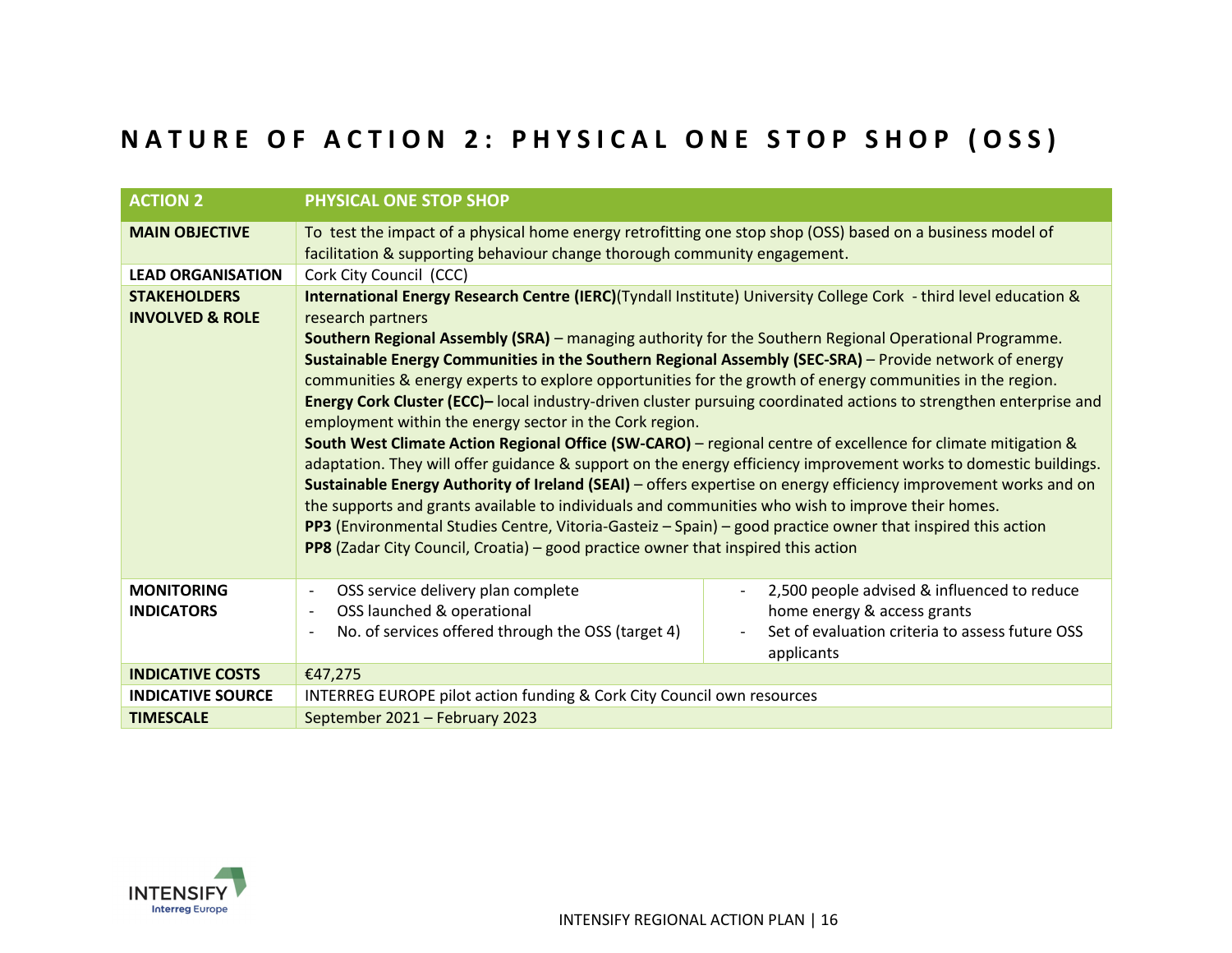#### **A C T I O N 2 D E T A I L S : P H Y S I C A L O N E S T O P S H O P**

<span id="page-16-0"></span>

| <b>DESCRIPTION OF ACTIVITIES WITHIN ACTION 2</b> |                                                                                                                            | <b>STAKEHOLDERS INVOLVED</b>         | <b>TIMEFRAME</b> |  |
|--------------------------------------------------|----------------------------------------------------------------------------------------------------------------------------|--------------------------------------|------------------|--|
|                                                  |                                                                                                                            |                                      |                  |  |
| $\mathbf{1}$                                     | Undertake ex ante evaluation: comprising a desk study to determine the                                                     | <b>CCC</b>                           | September        |  |
|                                                  | rate of uptake of energy retrofitting solutions & a needs analysis of                                                      |                                      | 2021             |  |
|                                                  | contractors, service providers, suppliers & stakeholders                                                                   |                                      | October 2021     |  |
| $\overline{2}$                                   | Deep dive virtual study visit to PP3 & PP8: Advice will be sought on how                                                   | CCC, PP3 & PP8                       | October 2021     |  |
|                                                  | best to engage with the public, how to set up the OSS, how to publicise &                                                  |                                      |                  |  |
|                                                  | promote it and how to support collaboration and project development.                                                       |                                      |                  |  |
| 3                                                | Fitting out the OSS: The space will be fitted out appropriately in order to                                                | CCC with advice from IERC, SRA, SEC- | November         |  |
|                                                  | become an attractive, welcoming, inviting space for citizens, as well as a                                                 | SRA, ECC, SW-CARO, SEAI, PP3 & PP8   | 2021             |  |
|                                                  | functional office space for staff with all the necessary equipment required to<br>allow the space to function as intended. |                                      | January 2022     |  |
| 4                                                | Preparation of service delivery plan for the OSS: The plan will set out the                                                | CCC with advice from IERC, SRA, SEC- | December         |  |
|                                                  | main services to be delivered by the OSS along with targets and KPIs.                                                      | SRA, ECC, SW-CARO, SEAI, PP3 & PP8   | 2021             |  |
| 5                                                | Recruiting OSS staff: 1 full time equivalent (FTE) technical staff member & 1                                              | <b>CCC</b>                           | January 2022     |  |
|                                                  | FTE administrator, will be recruited in order to support the running and                                                   |                                      |                  |  |
|                                                  | operation of the OSS and the delivery of the related activities.                                                           |                                      |                  |  |
| 6                                                | Launching the OSS: OSS to be launched by a high profile well-known local or                                                | CCC with attendance from IERC, SRA,  | February         |  |
|                                                  | national personality with the aim of gaining maximum exposure in the press.                                                | SEC-SRA, ECC, SW-CARO, SEAI,         | 2022             |  |
|                                                  | Intensify stakeholders will be invited.                                                                                    |                                      |                  |  |
| $\overline{\mathbf{z}}$                          | Operation of the OSS & Service Delivery: services to include providing                                                     | CCC with advice & support from       | March 2022 -     |  |
|                                                  | advice & information, showcasing & demonstrating solutions, promoting                                                      | IERC, SRA, SEC-SRA, ECC, SW-CARO,    | February         |  |
|                                                  | collaboration & project pooling.                                                                                           | SEAI, PP3 & PP8                      | 2023             |  |
| 8                                                | Monitoring of the action, data collection & analysis, collection of results:                                               | CCC, IERC, SRA, SEC-SRA, ECC, SW-    | March 2022 -     |  |
|                                                  | User feedback will be collected, analysed & compiled into progress reports,                                                | CARO, SEAI.                          | February         |  |
|                                                  | shared with stakeholders & used to continually adapt & refine service                                                      |                                      | 2023             |  |
|                                                  | provision. Final analysis will monitor overall impact & effectiveness of OSS.                                              |                                      |                  |  |
| 9                                                | Generalisation/mainstreaming of the action: Stakeholders will agree a set                                                  | CCC, IERC, SRA, SEC-SRA, ECC, SW-    | Nov '22 -        |  |
|                                                  | of evaluation criteria to inform assessment of future OSS applications.                                                    | CARO, SEAI.                          | February         |  |
|                                                  |                                                                                                                            |                                      | 2023             |  |

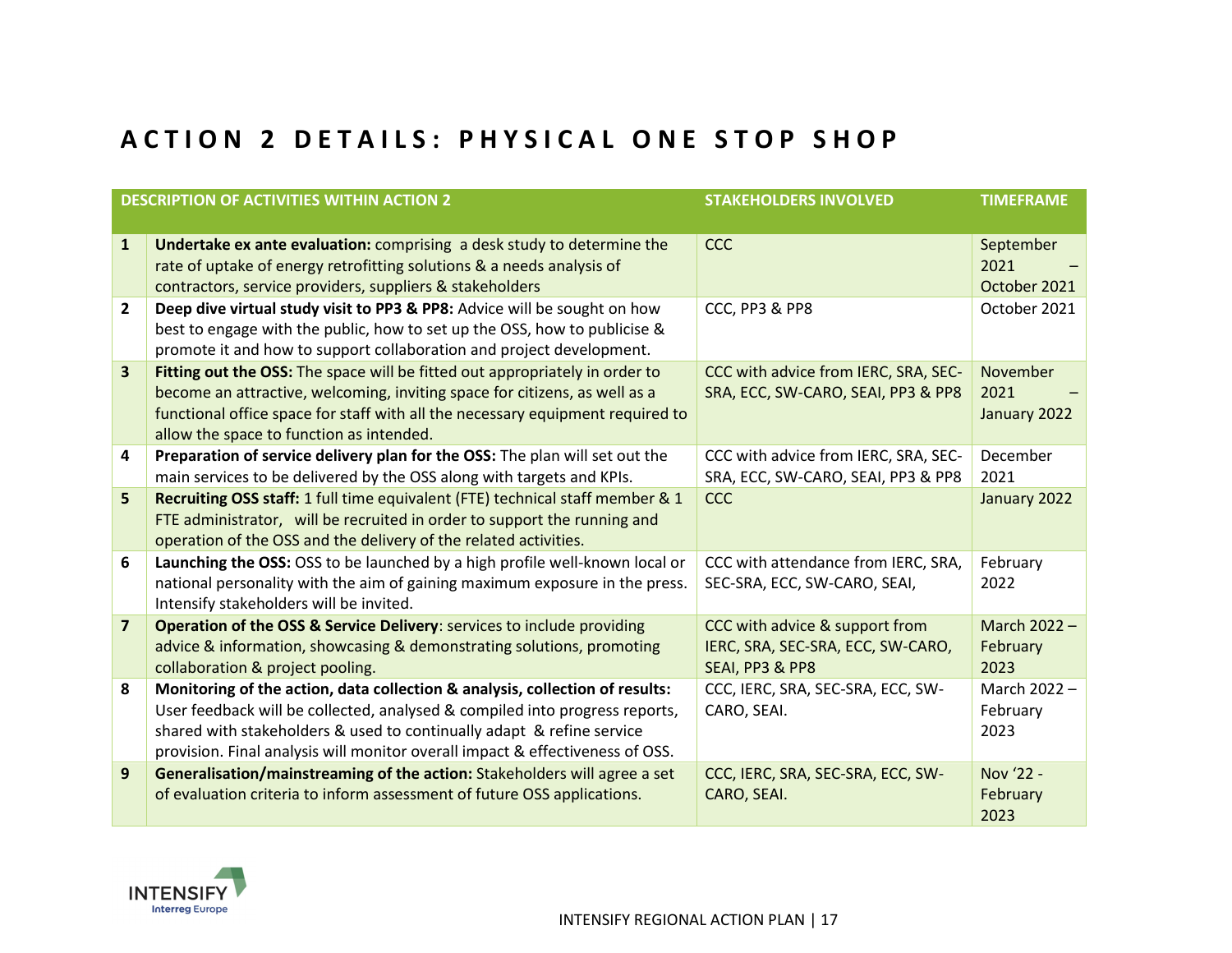### POLICY ENDORSEMENT

I/we hereby agree to contribute to the implementation of the activities within the Action named above in accordance with the current jurisdiction rules.

19 Octo302 2021 Date: METHY DETECTOR OF Signature: Stamp of the organisation (if available):

Comhairle Cathrach Chorcaí Cork City Council  $19 - 10 - 2021$ Housing & Community Services

Directorate



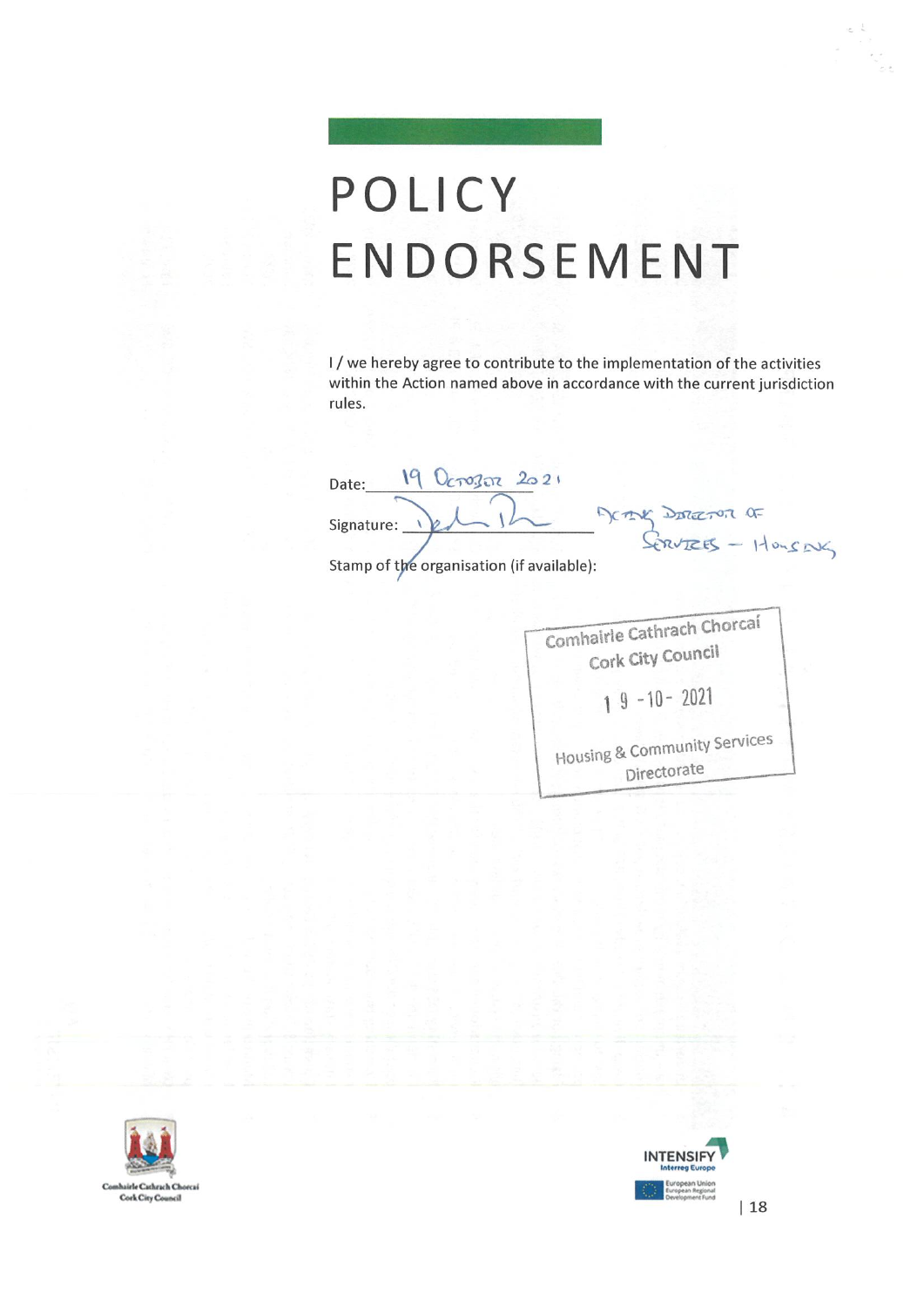# **PO LI CY ENDORSEMENT**

fent wir grieben tiget in heinen der grie alste I/ we hereby agree to contribute to the implementation of the activities within the Action named above in accordance with the current jurisdiction rules.

 $221$ Date: Signature: Stamp of the ofganisation (if available):





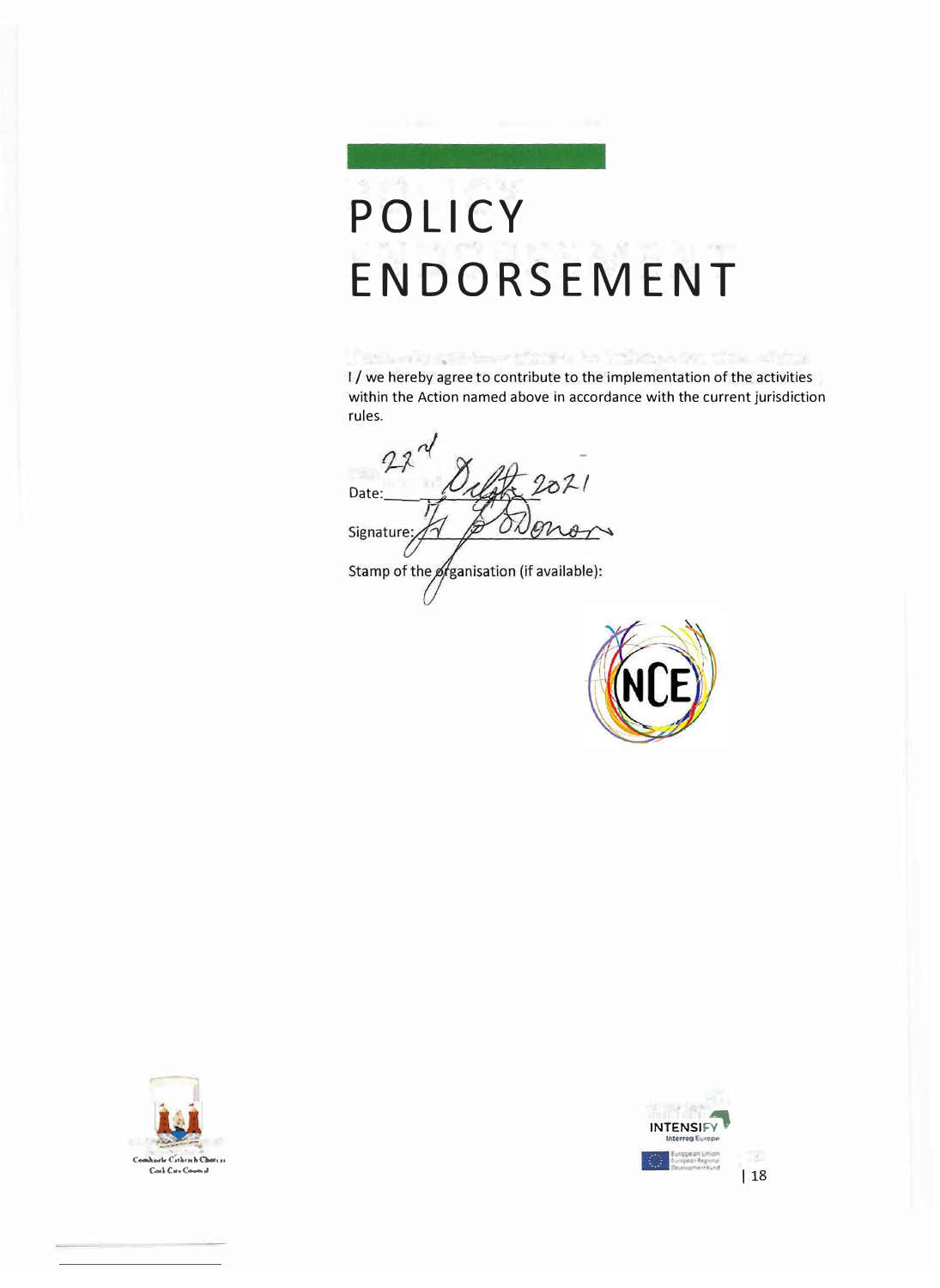

### POLICY ENDORSEMENT

I / we hereby agree to contribute to the implementation of the activities within the Action named above in accordance with the current jurisdiction rules.

Date: 1 November 2021

fosephre higewee Signature:

Stamp of the organisation (if available):

Sustainable Energy Authority of Ireland



#### INTENSIFY – MORE CARBON REDUCTION THROUGH INTENSE COMMUNITY ENGAGEMENT

CORK CITY COUNCIL | City Hall, Cork